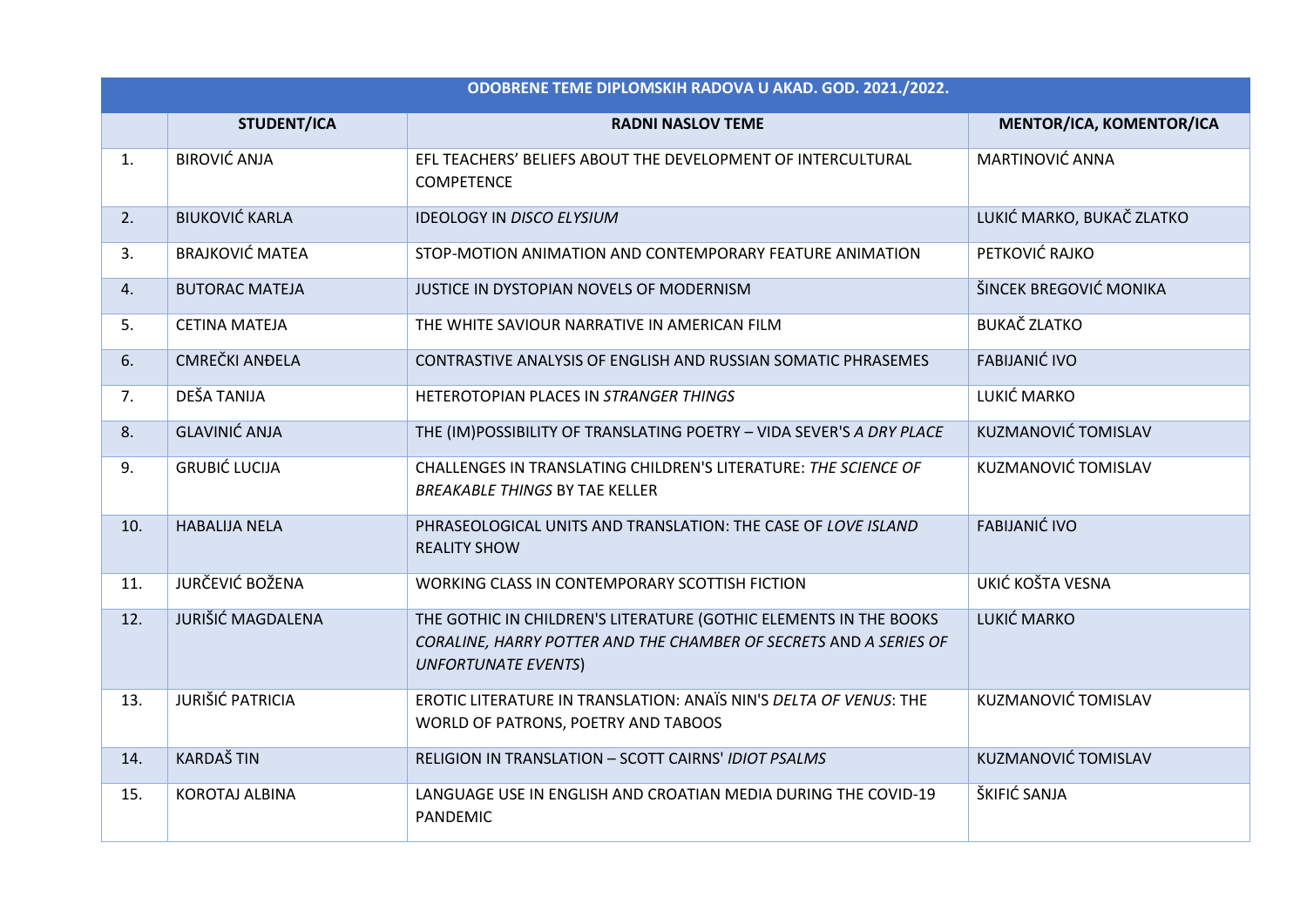| 16. | <b>KRESINA MARTINA</b> | STUDENTS' LANGUAGE ATTITUDES TOWARDS ENGLISH: THE CASE OF<br>UNIVERSITY OF PARIS                                                                         | ŠKIFIĆ SANJA                             |
|-----|------------------------|----------------------------------------------------------------------------------------------------------------------------------------------------------|------------------------------------------|
| 17. | <b>LEPUR PAVAO</b>     | REPRESENTATION OF RACIAL INEQUALITY IN HBO'S THE WIRE                                                                                                    | <b>VRBANČIĆ MARIO</b>                    |
| 18. | LEVANIĆ LUCIJA         | EXAMINING EFL TEACHERS' JOB SATISFACTON IN RELATION TO SCHOOL<br>ORGANIZATIONAL CLIMATE                                                                  | MARTINOVIĆ ANNA, DUMANČIĆ<br><b>DINO</b> |
| 19. | LUBINA DANIELA         | NATURE AND CULTURE: AN ECOCRITICAL APPROACH TO MOANA AND<br><b>PRINCESS MONONOKE</b>                                                                     | LUKIĆ MARKO, BUKAČ ZLATKO                |
| 20. | MARSTJEPOVIĆ RENATA    | LANGUAGE POLICY AND THE STATUS OF THE ENGLISH LANGUAGE IN<br><b>GERMANY</b>                                                                              | ŠKIFIĆ SANJA                             |
| 21. | MAŠIĆ ANA MARIJA       | AUTHOR - TEXT - (AUTHOR - TEXT - TRANSLATOR) - READER -<br>INTERTEXTUALITY AND THE QUESTION OF AUTHORSHIP IN TRANSLATION                                 | <b>KUZMANOVIĆ TOMISLAV</b>               |
| 22. | <b>MEDAK LUCIJA</b>    | ANALYSIS OF VIOLENCE IN TV SHOW "NARCOS"                                                                                                                 | <b>VRBANČIĆ MARIO</b>                    |
| 23. | MERDIĆ MIRNA           | TRANSLATING CULTURE - CULTURE IN TRANSLATION: FLOUR IN THE VEINS,<br>W, A CASTLE IN ROMAGNA AND THE JUDGEMENT OF RICHARD RICHTER BY<br><b>IGOR ŠTIKS</b> | KUZMANOVIĆ TOMISLAV                      |
| 24. | <b>MESAREK PETRA</b>   | WALT DISNEY STUDIOS AND FEMINISM IN BRAVE, FROZEN AND MOANA                                                                                              | PETKOVIĆ RAJKO                           |
| 25. | MILOLOŽA KATARINA      | ANALYSIS OF TURKISMS IN WEST HERZEGOVINIAN DIALECTS                                                                                                      | <b>FABIJANIĆ IVO</b>                     |
| 26. | NJEGOVAN ANTE          | THE USE OF EDMUND BURKE'S CONCEPT OF "THE SUBLIME" IN THE WORKS<br>OF H.P. LOVECRAFT                                                                     | <b>VRBANČIĆ MARIO</b>                    |
| 27. | PERAN KARMEN           | AN ANALYSIS OF L2 TEACHERS' CLASSROOM MANAGEMENT STRATEGIES                                                                                              | <b>MARTINOVIĆ ANNA</b>                   |
| 28. | PERLIĆ ELENA           | PORTRAYAL OF WOMEN IN CLASSICAL HOLLYWOOD CINEMA: FEMME<br>FATALE, THE GIRL NEXT DOOR                                                                    | PETKOVIĆ RAJKO                           |
| 29. | PIZEK ANTONELA         | WOMEN IN THE HANDMAID'S TALE                                                                                                                             | VRBANČIĆ MARIO                           |
| 30. | POLEGUBIĆ KREŠIMIRA    | FLÂNEUR OF URBAN DECAY: MARTIN SCORSESE'S TAXI DRIVER                                                                                                    | LUKIĆ MARKO                              |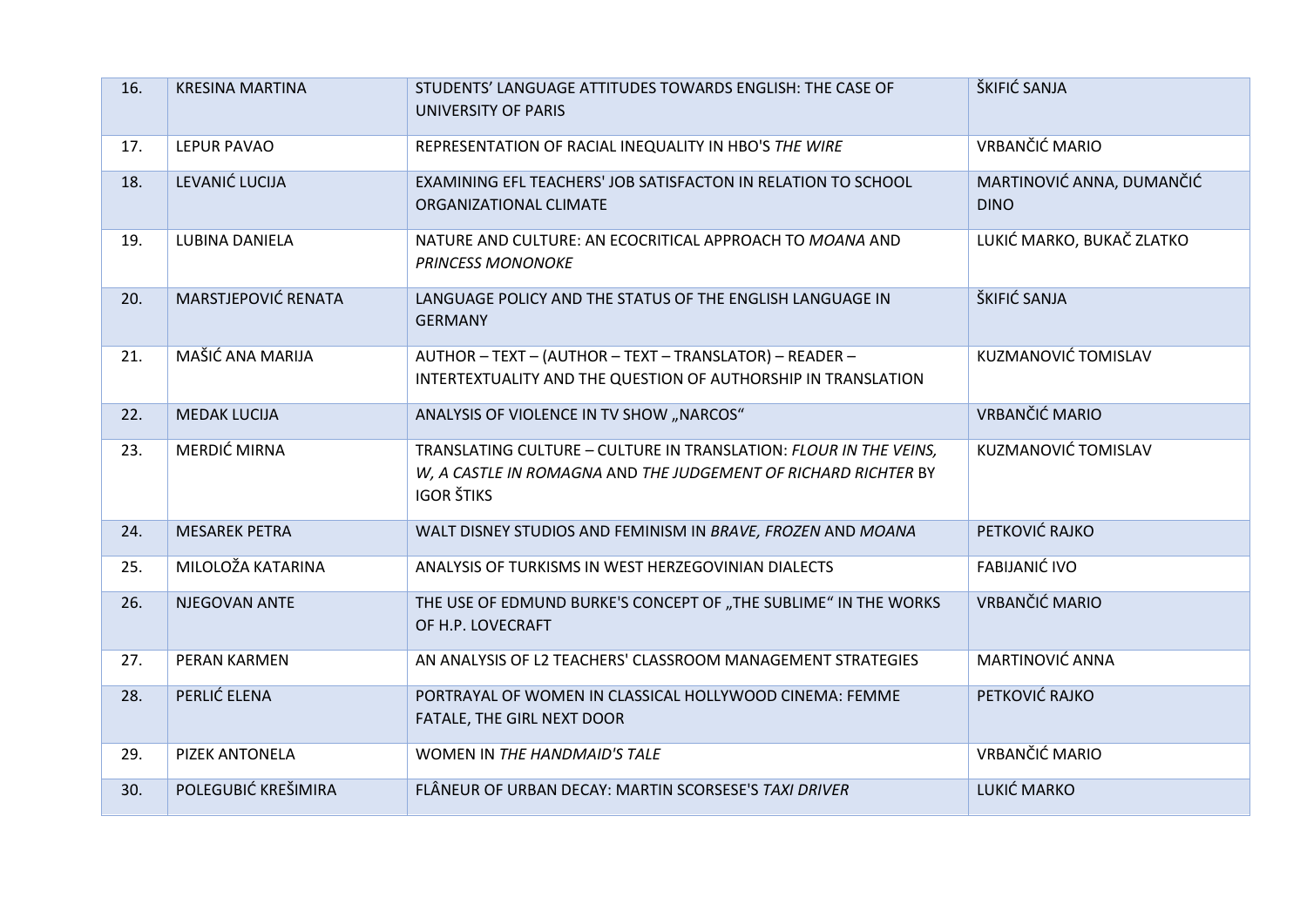| 31. | POPIĆ SILVIA            | ANGLICISMS IN CROATIAN FITNESS TERMINOLOGY                                                           | <b>FABIJANIĆ IVO</b> |
|-----|-------------------------|------------------------------------------------------------------------------------------------------|----------------------|
| 32. | POPOVIĆ JELENA          | DECONSTRUCTION OF THE AMERICAN DREAM IN MAD MEN: WOMEN AND A<br><b>WOMAN'S PLACE</b>                 | LUKIĆ MARKO          |
| 33. | PUSTAHIJA IVONA         | MUSIC AND SOUND IN WALT DISNEY'S SNOW WHITE AND THE SEVEN<br>DWARFS, BAMBI AND ALICE IN WONDERLAND   | PETKOVIĆ RAJKO       |
| 34. | ŠARLIJA KLEMENTINA      | GENDER INEQUALITY AND THE ROLE OF RELIGION IN DYSTOPIAN SOCIETY:<br>THE HANDMAID'S TALE              | VRBANČIĆ MARIO       |
| 35. | ŠOJAT MARIJA-LANA       | ENGLISH AS A LINGUA FRANCA: ANGLICISMS IN CROATIAN POLITICAL<br><b>DISCOURSE</b>                     | <b>FABIJANIĆ IVO</b> |
| 36. | <b>ŠVEC LEA</b>         | HISTORICISMS AND HAUNTINGS WITHIN THE CONTEXT OF HAUNTED HOUSES                                      | LUKIĆ MARKO          |
| 37. | <b>VRANIĆ NIKOLINA</b>  | REWRITING THE IMAGE OF TRADITIONAL WOMANHOOD IN CONTEMPORARY<br>IRISH AND BRITISH WOMEN'S LITERATURE | UKIĆ KOŠTA VESNA     |
| 38. | <b>VUK ANAMARIJA</b>    | THE ZOMBIE NARRATIVE AS THE REPRESENTATION OF OTHERNESS                                              | LUKIĆ MARKO          |
| 39. | <b>VUKELIĆ ADRIJANA</b> | PORTRAYALS OF WOMANHOOD AND FEMALE SEXUALITY IN IRISH FICTION                                        | UKIĆ KOŠTA VESNA     |
| 40. | VUKIČEVIĆ ANTE          | CONCEPT OF MASCULINITY IN MAFIA MOVIES AND TV SHOWS                                                  | LUKIĆ MARKO          |
| 41. | ZELIĆ JOSIPA            | INCIDENTAL VOCABULARY LEARNING AMONG CROATIAN ESL LEARNERS<br>THROUGH ONLINE GAMING                  | MARTINOVIĆ ANNA      |
| 42. | ZRILIĆ ANA              | TRANSLATING FANTASY: LISA MAXWELL'S UNHOOKED                                                         | KUZMANOVIĆ TOMISLAV  |
| 43. | ŽUNIĆ MAJA              | TRANSLATING A BESTSELLER: PODCAST -INSPIRED NOVEL SADIE BY<br><b>COURTNEY SUMMERS</b>                | KUZMANOVIĆ TOMISLAV  |

*Teme su odobrene na sjednici Stručnog vijeća Odjela za anglistiku održanoj 2. ožujka 2022.*